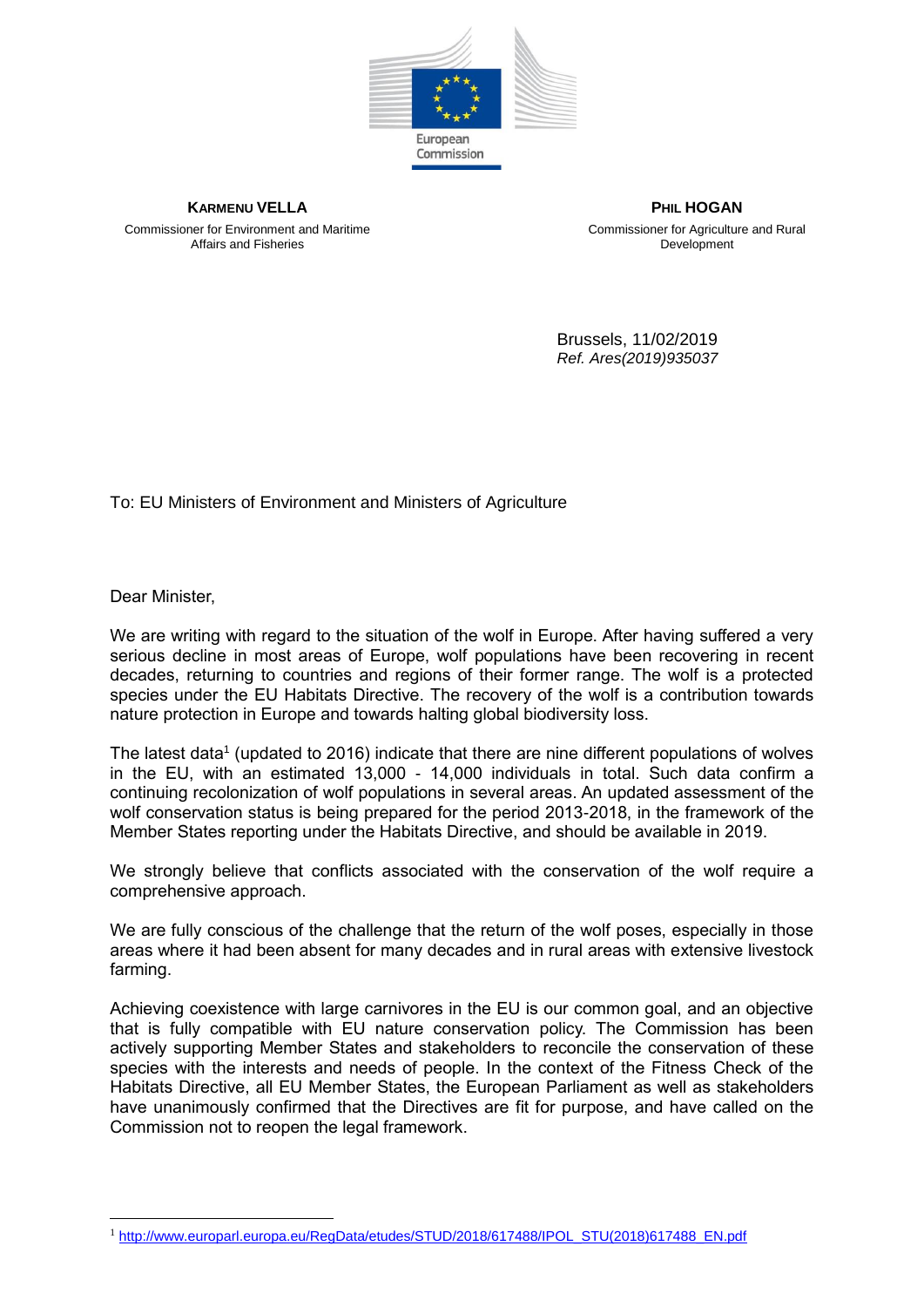In accordance with the commitments in its *Action Plan for nature, people and the economy*<sup>2</sup> , the Commission will continue to help national authorities and stakeholders with financial support, guidance, exchange of information and good practices. In this respect, the EU Large Carnivores Platform is playing an important role and we trust that the regional platforms that the Commission is setting up in several Member States will also provide an important contribution.

The Commission is currently working on updating EU guidance on species protection rules under the Habitats Directive, which will further clarify the existing flexibility available under the Directive to use derogations, including those applicable to large carnivores. This guidance is being developed in close cooperation with Member States and stakeholders, and will be finalized later this year. We encourage you to ensure your experts actively engage in this process and provide their comments to our services.

Nevertheless, we would like to underline that it is for the relevant national authorities to elaborate, establish and implement the specific recovery or management measures that are most appropriate in each regional context. We therefore invite you and the relevant authorities in your country to elaborate your own plans to manage and conserve wolf populations, making use of the instruments and possibilities under the existing EU and national legal and financial framework.

In this context, lethal control is an available tool for national authorities to use, in accordance with the conditions of the Habitats Directive, within the overall objective of ensuring the favourable conservation status of the concerned wolf populations. As you know, such measures must be reported and justified to the Commission every two years. To date, in the vast majority of cases, the Commission has not objected to these measures. However, lethal control should not be a substitute for a comprehensive system of measures to attain favourable conservation status. Rather, it is an alternative to consider in cases of problematic animals for which prevention has proved ineffective and should not be detrimental to the maintenance of the favourable conservation status.

This is why providing support for effective prevention measure**s** to avoid or reduce livestock damages is critical. In order to support farmers in areas where large carnivores are present, the Commission has amended the State Aid guidelines for the agricultural sector in November 2018 to allow full reimbursement of costs related to such investments as well as for indirect costs such as veterinary costs and labour costs related to the search for missing animals. Another key element is having an efficient and fair compensation system to address damages to livestock which is also allowed under the State Aid Guidelines.

In addition, comprehensive training, technical assistance, and monitoring, as well as communication and information to the public and dialogue with all concerned stakeholders, are fundamental to reconciling the need to protect our nature and biodiversity with our human activities. To this end, significant financial support is available and possible both under the Rural Development Programmes financed by the European Agricultural Fund for Rural Development (EAFRD) and under the EU's environment and climate programme LIFE. Furthermore, support for preventive measures, such as investments in the purchase of protective fences or purchase of guard dogs as non-productive investments, which can be financed up to 100 %, is possible under EAFRD. Under agri-environment-climate commitments, payments in areas where the presence of wolves might prevent delivery of environmentally beneficial grazing practices may cover additional labour costs for maintenance of protective fences, if related work is done regularly and leads to recurring costs. Also, the costs related to maintenance of guard dogs can be included in the premium, where regular use of such dogs is foreseen.

 $\overline{a}$ 

[http://ec.europa.eu/environment/nature/legislation/fitness\\_check/action\\_plan/index\\_en.htm](http://ec.europa.eu/environment/nature/legislation/fitness_check/action_plan/index_en.htm)